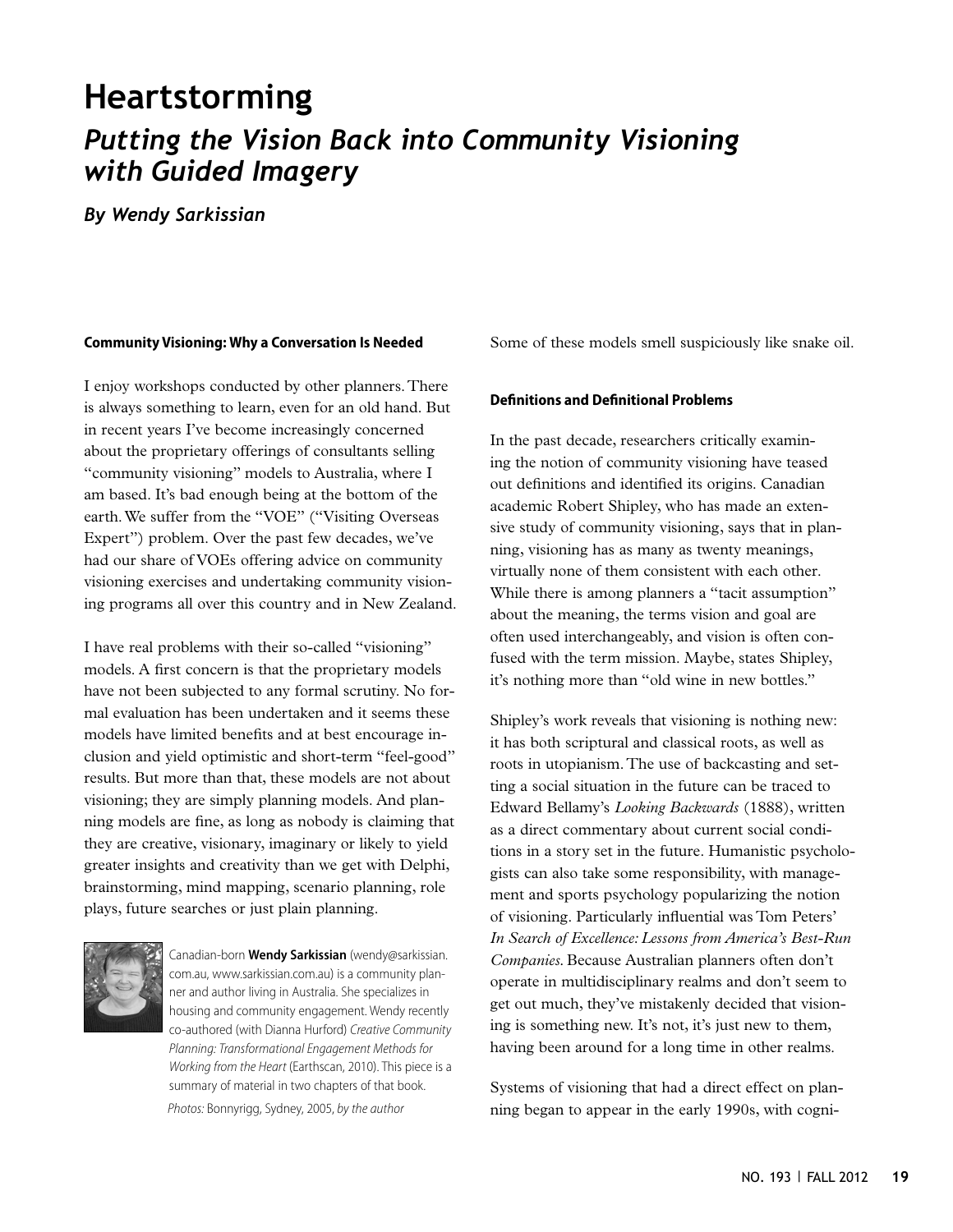tive mapping, Peter Senge's *The Fifth Discipline: The Art & Practice of the Learning Organization* and Warren Ziegler's *Enspirited Envisioning: Transformative Practices for the Twenty-First Century.* More proprietary models followed, with consultant Steven Ames's (now) fivestage New Oregon Model, Visual Preference Analysis (Anton Tony Nelessen), community strategic visioning and community visioning. In planning, community visioning has been a popular planning tool for over a decade. A few models dominate, none of them "visionary."

Importantly, most community visioning processes are undertaken as part of planning processes initiated by government. I've had a manager of a large municipality explain that, while he didn't believe the five-stage approach was valuable, he was using the simple processes of a proprietary visioning model because it was easy to explain to his elected members and could be implemented within their short terms of office. Shipley's Canadian research found the same thing.

# **Enspirited Envisioning**

The late Warren Ziegler did truly try to make his visioning processes "visionary." In *Enspirited Envisioning: Transformative Practices for the Twenty-First Century*  (1996), Ziegler says that "true" vision is an expression of our spirit and not knowledge, wishes or goals. A vision can be empty or crass if the sprit is absent. He implores us, when undertaking participatory work with communities and organizations, to "listen to the voice of the spirit." We need to be fully engaged. His model of envisioning is not making a wish list. It is also



not forecasting the future, cognitive mapping, social engineering, Delphi, trend extrapolation or goal setting. The components are dialogue, deep imaging (eliciting images of the future), deep listening (listening to yourself or to other people with silence, attention and empathy and without judgment) and deep questioning (listening for whatever questions inside oneself insist on being asked and asking them). Unlike most practices in planning and development, Ziegler's approach is all about yielding rather than forcing. The process begins with focused imaging, described as "a special way of telling stories about the future you want and intend to bring about." This is followed by a "leap into the future" and deep listening, a component that requires us to engage with the future without judgment or preconditions and to share our images in the present tense. There are other authentic and creative visioning approaches, such as the work of Otto Scharmer and colleagues with Theory U. It is possible to go beyond simple visioning in planning contexts.

# **My Approach to Community Visioning**

In 1973, Professor Emerita Clare Cooper Marcus initiated me into the miracles of guided imagery. At the University of California at Berkeley she used an innovative process called an "environmental autobiography" to invite students to explore their favorite childhood environments. A guided visualization called a "childhood fantasy" is a component of the process. Clare's work is chronicled in her book, *House as Mirror of Self: Exploring the Deeper Meaning of Home.*  Clare carefully prepared her students to explore their ideal childhood environments: "I find a period of quiet, relaxed breathing starts to get people out of their normal, academic, logical way of thinking, and opens them up into a more loose, fantasy state."

Once having entered into the guided imagery, the journeying person sees a figure in the distance walking towards them. They feel slightly curious to discover that the figure is a person—themselves as a child. (I remember looking down to see the small child's hand in mine and feeling a strong and palpable connection.) Then you-the-adult fades away and you-the-child starts to explore the favorite childhood place, experienc-A table of Spanish-speaking residents in the guided imagery<br>
ing all its qualities from your unique child's perspec-<br>
ing all its qualities from your unique child's perspec-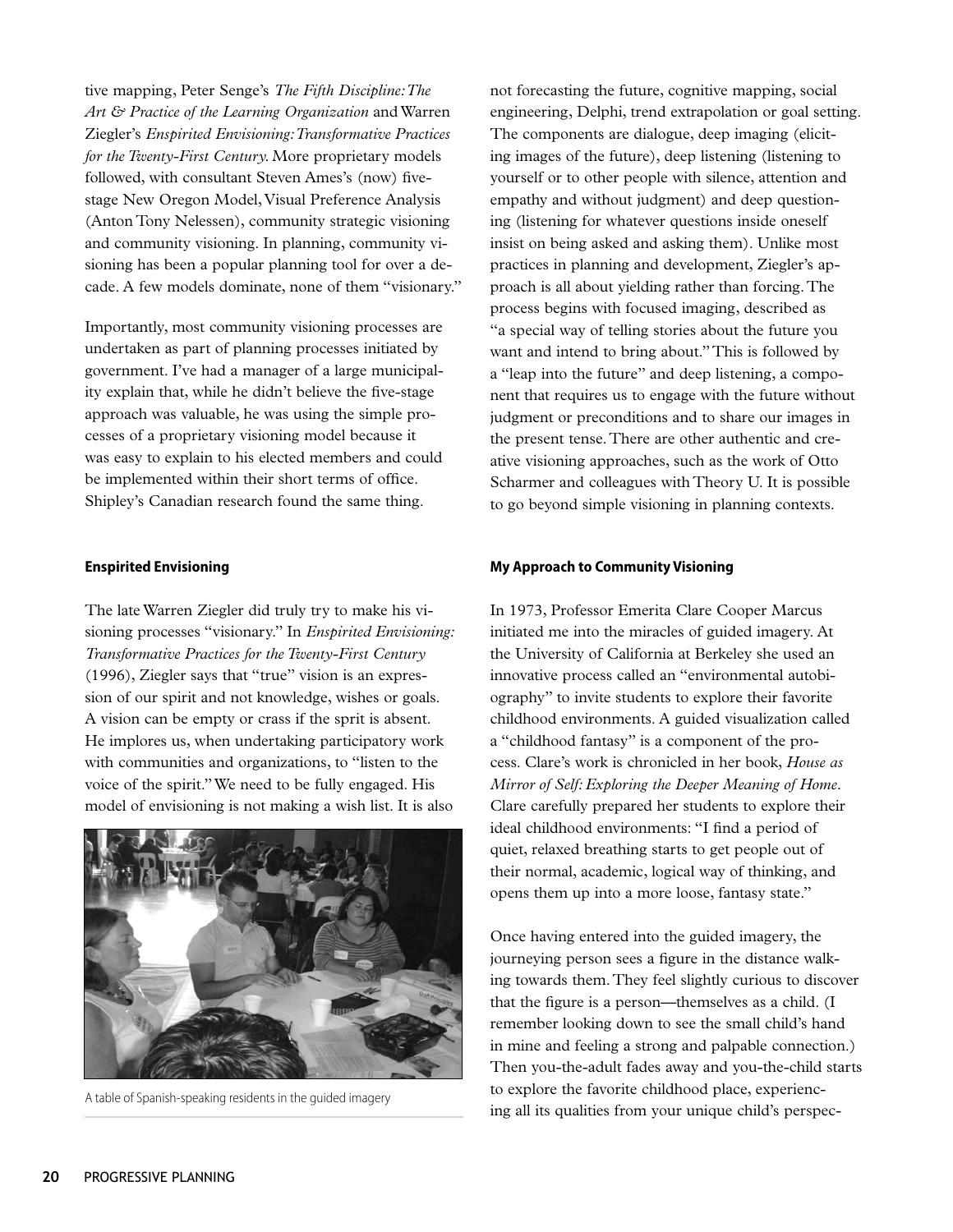tive. Carefully worded cues encourage the sense of touch, smell, feeling and recollection of special events. In her guided imagery script, Clare leaves plenty of silent periods for contemplation and remembering.

How do we bring participants back so that they can record what they have experienced? Cooper Marcus reminds us that this can be a very profound experience that takes people into a state of consciousness not normally experienced in the classroom. Therefore, a firm and structured ending is called for to bring them into the next stage of recording what they experienced. Her suggestions are to:

ask them to lie down in their fantasy, in what they consider to be the center or heart of their environment, to close their eyes (still in fantasy—they have them closed already in reality) and then listen to my voice slowly counting from ten down to zero; as they listen, they will gradually leave their child-self and their child-environment and return to the here and now—and open their eyes.

Clare asks participants to draw in silence with their non-dominant hand and to write about their experience both objectively and subjectively. Sharing insights with other participants adds another dimension.



Sharing my vision

My approach to community guided imagery builds on Clare's work and the work of many practitioners and theorists and reflects years of experimentation. The method I use is a variation of guided imagery, an approach widely used in management, therapeutic and sports psychology contexts. Guided imagery can cut through intellectual blocks by calling on people's imagination; it also enables people to tap into their own memories and instincts. I use a carefully crafted script to take a group on an imaginary passage into the future. People make themselves comfortable, close their eyes, clear their minds and, at my instruction, either recall and experience the past or imagine the future. It can be useful to give participants the "feel" for a situation or to understand how things might appear from another person's point of view or at another point in time. I have found that everyone is capable of visioning. In a workshop for builders working in small homebuilding companies in Melbourne in 1990, participants visualized their ideal suburban environment, incorporating sites with a mix of zoning and with medium-density housing, and then collectively drew their visions using their non-dominant hands. The result was a splendidly creative representation that surprised some onlookers. An angry builder retorted, "What makes you think that builders can't dream?!"

# **Setting the Scene**

By far the most successful guided imagery workshops are those that are co-designed with community members and their advocates, who can help us with ideas that have worked before and can support deep work by demystifying the process with other community members. This collaborative approach enables you to tailor guided imagery approaches. Asking for and receiving permission is very important with certain cultural groups for which guided imagery or role plays may not be appropriate.

Guided imagery is a right-brain activity that forces people to break out of analytical thinking patterns, which may be exactly what critical thinkers need to solve their problem. There are ways to reach an understanding of a situation through guided imagery that are not possible exclusively via rational thought processes.